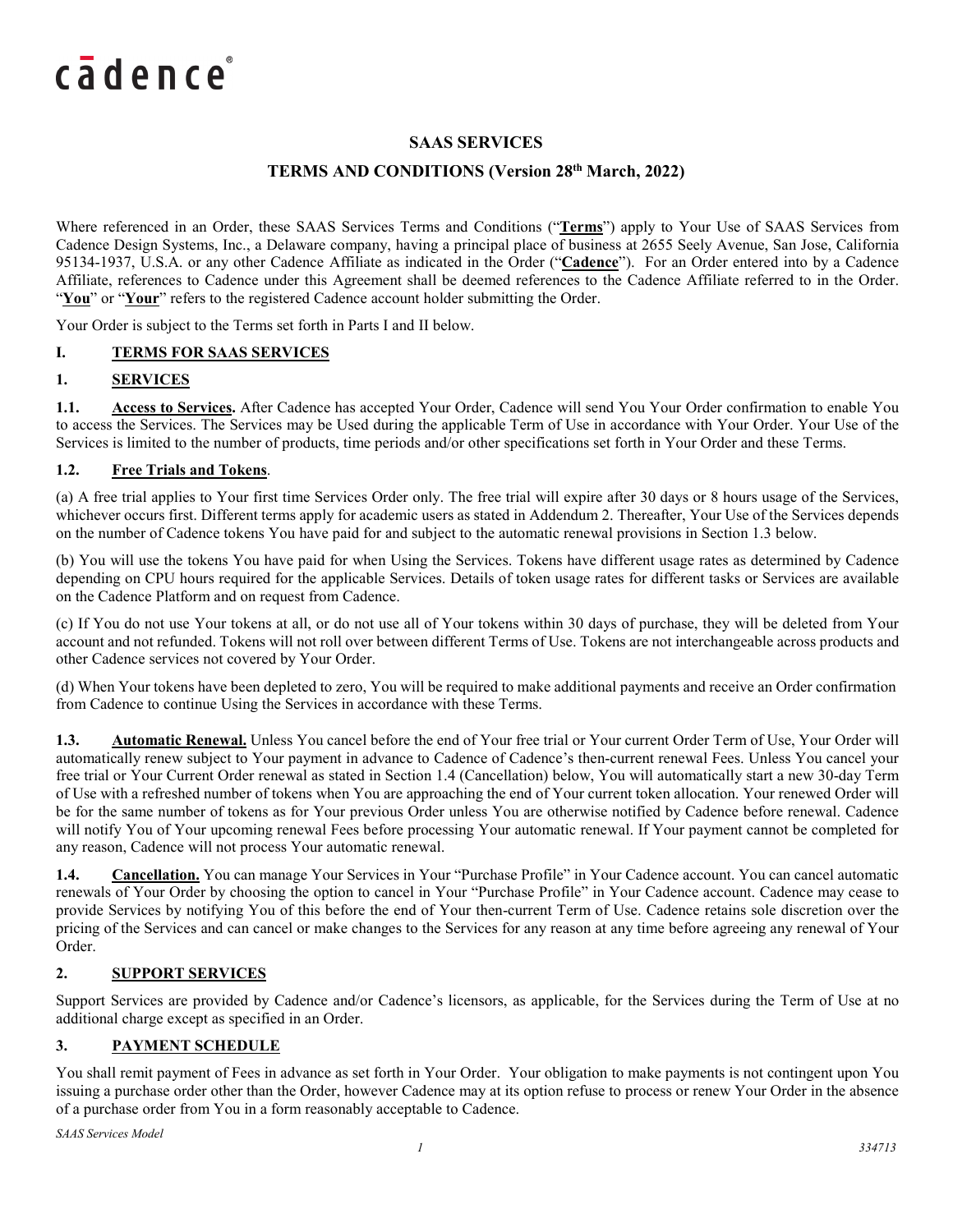### **II. GENERAL TERMS AND CONDITIONS**

**1. DEFINITIONS.** The following definitions apply:

**1.1.** "**Acquired Cadence Software**" means Software acquired by Cadence (or its Affiliates) as the result of an acquisition by Cadence (or its Affiliates) of either a third party, or the technology of a third party.

**1.2.** "**Affiliate**" means an entity that now or in future controls, is controlled by, or is under common control with, a specified entity, where "control" means beneficial ownership, directly or indirectly, of more than fifty percent (50%) of the outstanding shares or other ownership interest (representing the right to vote for the election of directors or other managing authority or the right to make the decisions for such entity, as applicable) of an entity. Such entity shall be deemed to be an Affiliate only so long as such control exists.

**1.3.** "**Agreement**" means these Terms together with each applicable Order. Each Order subject to these Terms constitutes a separate Agreement.

**1.4.** "**Authorized User**" means Your named employee or Authorized Contractor (defined in Section 3.3 below) who is authorized by You to Use the Services, and who has been supplied Login Credentials. Authorized Users may include Authorized Contractors, provided that not more than one Authorized User may use any Login Credentials at any one time.

**1.5. "Cadence Platform"** means Cadence's software as a service design management environment which resides on a system operated by Cadence, or by a third party hosting services supplier selected by Cadence in its sole discretion, through which You may access and Use the Services. The Cadence Platform may include a cloud or product-specific platform referred to in Addendum 1 of these Terms.

**1.6. "Customer Data" or "Your Data"** means (a) all electronic data, documents, and information that are Your original works or data that are (i) submitted or uploaded by You to the Cadence Platform, or (ii) provided by You to Cadence and submitted or uploaded by Cadence acting upon Your instructions, and (b) any output results derived from or created by You through Your Use of the Services, provided that any Software, code, Design Elements or other materials originating from Cadence shall not become Customer Data or Your Data if they are included in such output results. You shall ensure that Your Data shall only relate to Your technology designs and shall not contain any personal identifiable information (other than Your Authorized User's Login Credentials).

**1.7. "Design Elements**" means library elements, libraries, symbols, simulation or behavioral models, circuit and logic elements, and any Updates thereto included with Software Used in the Services.

**1.8.** "**Documentation**" means the then-current online user manuals and other written materials that describe the Services, their operation and matters related to their Use, which Cadence generally makes available to its commercial licensees for use with the relevant Services ordered by You, and any Updated, improved or modified version(s) of such materials. Documentation may include technical assistance material, as well as information describing recommended or minimum technical requirements for use of the Services.

**1.9.** "**Effective Date**" means the date of the applicable Cadence Order confirmation representing the commencement of the Term of Use for Services.

**1.10. "Login Credentials"** means any user names, passwords, license or authentication keys, or security credentials approved by Cadence that enable an Authorized User's access to and Use of the Services, including the corresponding Cadence Platform functionalities.

**1.11.** "**Order**" means a written order made available by Cadence to You referencing the Services, charges and Term of Use, which You accept and submit to Cadence. References to Orders shall also apply to any renewal Orders subject to these Terms. Orders may state additional terms and conditions which apply to particular Services. These Terms shall apply separately to each Order. Your own purchase order forms may be used for invoicing or administrative purposes, but are subject to Part II, Section 6 (Ordering) herein, and are not considered part of the Order under this Agreement.

**1.12.** "**Services**" means Cadence's provision of Software and associated Documentation, and any other services as described in the Order for Use through the Cadence Platform and online support portal in accordance with these Terms.

**1.13.** "**Software**" means any executable computer program(s) which You are permitted by Cadence to Use pursuant to an Order as part of the Services, including any Updates thereto.

**1.14.** "**Support Service(s)**" means the services which Cadence and/or a Cadence licensor makes available to You related to the Services as more particularly described in Part II, Section 8.2 (Support Services).

**1.15.** "**Term of Use**" means that period of time You are permitted to Use the Services as specified in the applicable Order, or until Your Services tokens have been consumed or expired, whichever is earlier, and pursuant to these Terms.

**1.16.** "**Update**" means a Software modification released by Cadence as part of the Services on a general basis as a standard offering to its commercial customers, at no additional charge. Updates may include revisions to the Documentation. Updates may only be used as part of the Services as a version replacement for the Software for which they are provided, and shall not expand the permitted Use of the Services. Cadence reserves the right to make Updates and other modifications to the Services at any time, in its sole discretion.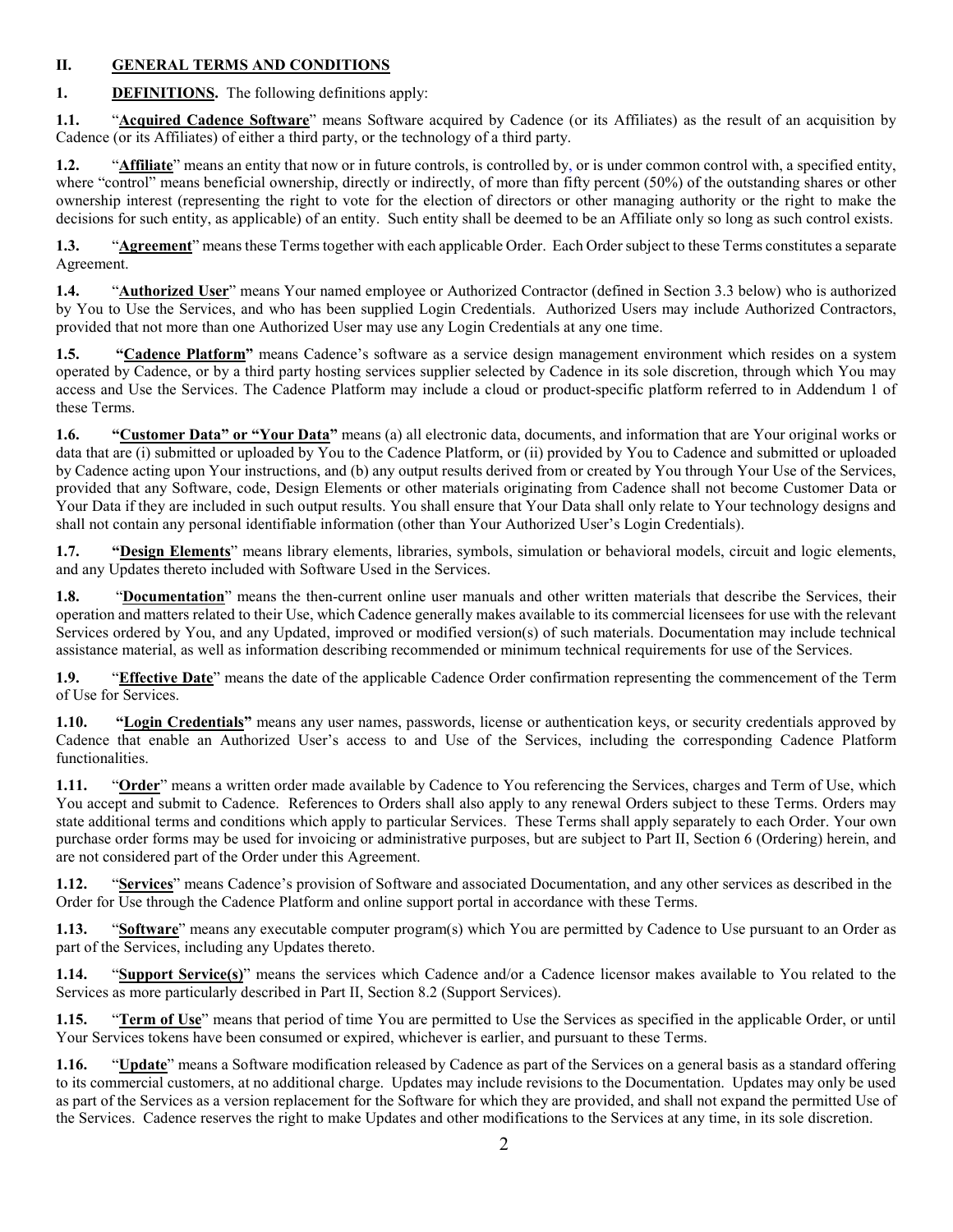**1.17.** "**Use**" means remotely accessing the Software, Design Elements and Documentation made available as part of the Services using the Cadence Platform for operating any portion of the Software or Design Elements or Documentation using the Services, solely for the purpose of Your internal design and manufacture of Your electronic circuits and systems subject to the following. Licensed use expressly excludes the sale, export, reexport, transfer, diversion or other use of any Services, Software or Documentation for any military end use/military-intelligence end use anywhere in the world.

## **2. SCOPE AND BACKGROUND**

**2.1. Generally.** You are responsible for procuring and maintaining at Your own expense functioning internet or other communications technology and connections compatible with Cadence's configuration requirements to enable You and Your Authorized Users to access the Cadence Platform and Services.

## **3. PERMITTED USE**

**3.1.** Grant. Subject to Your timely payment of the Fees and compliance with this Agreement, Cadence, either directly or by and through one of its Affiliates and/or licensors, grants You, for the Term of Use as specified in the Order, a single, revocable, nontransferable, non-exclusive, right (without the right to sublicense) for Your Authorized User to Use the Services identified in the applicable Order. All rights not expressly granted pursuant to these Terms are reserved by Cadence and/or its licensors, including Cadence Platform providers. All Services will only be made available for Use via the Cadence Platform and no separate delivery of Software, Design Elements, Documentation or other products or services shall be required from Cadence. You shall ensure that Your Authorized User has the requisite professional skill and experience to enable Use of the Services as intended in accordance with the Documentation. Changes to Your Authorized User shall be permitted during the Term of Use with Cadence's permission, provided that not more than one Authorized User may use any Login Credentials at any one time.

**3.2. Limitations.** All rights, title, and interest in the Services and Cadence Platform shall remain the exclusive property of Cadence, its Affiliates and/or its licensors. You shall not (and shall not permit anyone else to) access, Use, copy or disclose any Software, Design Elements, Documentation or other Confidential Information to which You or Your Authorized User have access when using the Services except as expressly provided in these Terms. You shall not permit the Services to be made available on a third-party platform which is not provided by or on behalf of Cadence. You shall not (a) rent, lease, distribute, sell, resell, assign, or otherwise transfer any rights to access or use the Cadence Platform, Software or Services; (b) use the Cadence Platform, Software or Services for timesharing purposes or otherwise for use by anyone else; (c) use the Cadence Platform, Software or Services for any purpose other than their intended purpose in accordance with the Documentation; (d) attempt to circumvent, interfere with or disrupt the integrity, performance or security of the Cadence Platform, Software or Services; or (e) attempt to gain unauthorized access to or use of the Cadence Platform, Software or Services. You shall be liable for any act or omission of an Authorized User that would constitute a breach of this Agreement if done or omitted to be done by You. You may only Use those Services specified in the applicable Order. You shall not modify, disassemble, decompile or reverse translate, or create derivative works from any Software, Documentation or other Confidential Information to which You have access when using the Services, frame or mirror any Services content or otherwise attempt to derive the source code, or let any third party do so.

No right or license is granted or implied under any of Cadence's, its Affiliates' or its licensors', patents, copyrights, trademarks, trade names, service marks, or other intellectual property rights to Use the Services, or to authorize others to Use the Services or Cadence Platform, beyond the rights and restrictions set forth in these Terms. By way of example and not limitation, You shall not disclose to any third party any benchmarking of: (a) the Software or Services; or (b) the output of any Software or Services, nor permit any third party to do such benchmarking. Benchmarking includes any form of competitive analysis of the Software or Services against competitive products or services. You shall not (and shall not permit anyone else to) use the Software or Services for the purposes of developing any competitive service, tools or product. You shall not remove or alter any of Cadence's, its Affiliates' or its licensors' restrictive or ownership legends appearing on or in the Software or Services, and shall reproduce such legends on all copies permitted to be made. You grant Cadence the right and license to make, use, sell, reproduce, modify, sublicense, disclose, distribute, and otherwise exploit error reports, corrections or suggestions provided by You or Your Authorized Users concerning the Services, Cadence Platform, and any modifications based thereon.

**3.3. Restrictions.** You shall not let the Services or Cadence Platform be accessed or Used by third parties or anyone other than Your Authorized Users whose duties require such access or Use. Notwithstanding the foregoing, an authorized consultant or subcontractor (excluding any competitors of Cadence) ("**Authorized Contractors**") may Use the Services as Your Authorized User solely where such Use is incidental to their performing services on Your behalf, provided that appropriate Login Credentials are obtained for such Use by such Authorized Contractors and only one Authorized User may use any Login Credentials at any one time. You must ensure that such access and Use by any Authorized Contractor is limited solely to the Use permitted by the license granted to You hereunder and is limited solely to Your facility unless otherwise agreed by Cadence. Prior to allowing any access or Use by any Authorized Contractor under this Part II, Section 3.3 (Restrictions), You shall first have a written agreement in place between You and such Authorized Contractor obligating You and Your Authorized Contractor to observe the same obligations and restrictions concerning the Services as are contained in this Agreement. You shall be responsible to Cadence for all acts and omissions of Your Authorized Contractor as if they were Your acts and omissions, You shall notify Cadence of any breach of this Agreement by Your Authorized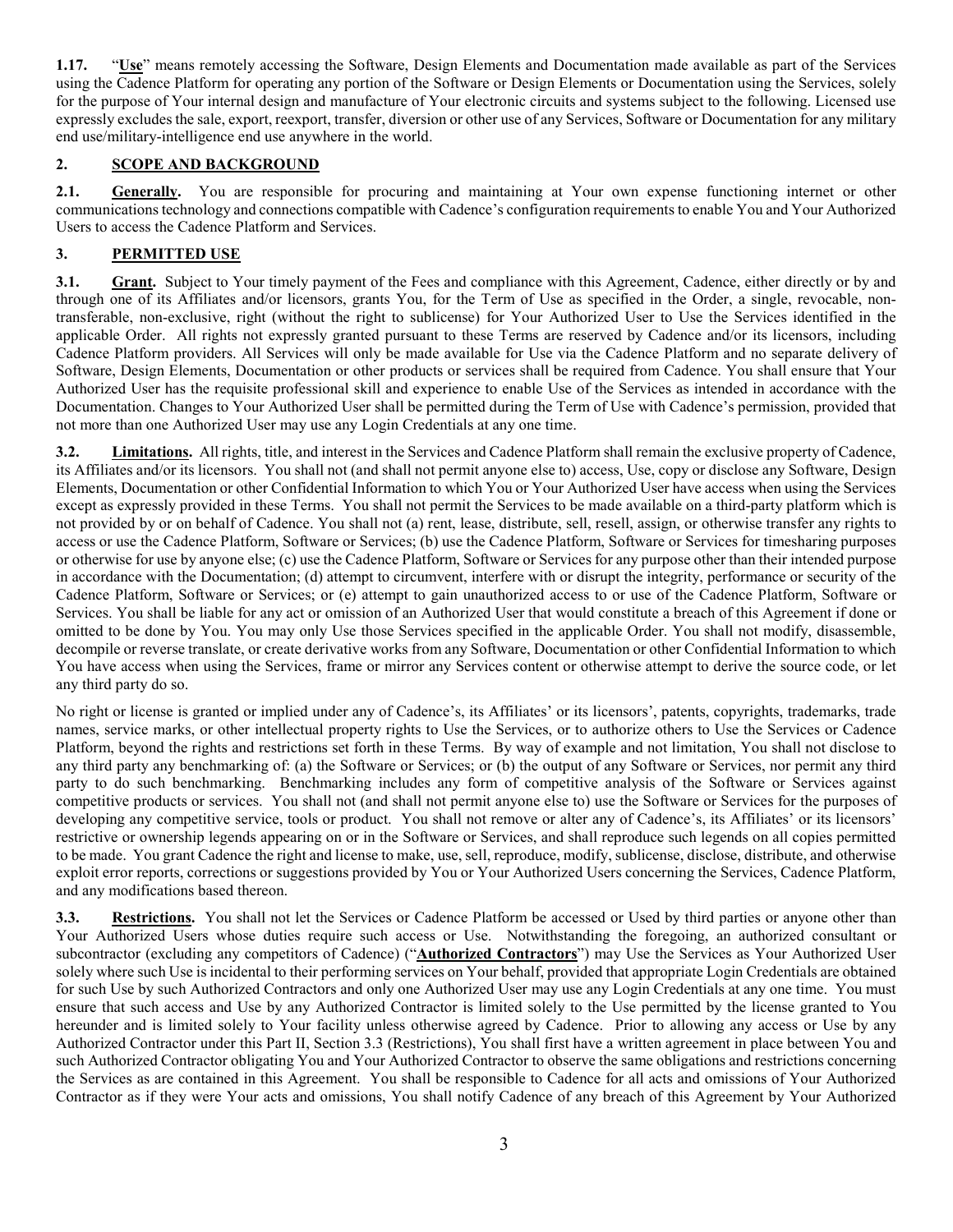Contractor, and You shall comply in good faith with Cadence's reasonable instructions to remedy such breach, which responsibilities shall survive termination of this Agreement.

# **3.4. Your Data.**

**3.4.1. Generally.** As between You and Cadence, You own all rights, title and interest in and to all of Your Data that You provide to Cadence. You agree that the amount of Data that You provide to Cadence shall be subject to size restrictions determined by Cadence in its sole discretion for time to time, details of which are available from Cadence on request. You hereby grant to Cadence and its licensors a non-exclusive right and license to reproduce and modify Your Data in connection with the provision, maintenance, and support of the Services to You. You represent, warrant, and covenant that Your Data is Your original work product, or that You own or have all necessary rights to all Your Data for use with and through the Services, and to grant Cadence and its licensors the licenses granted hereunder without infringing or misappropriating the rights of any third party. You shall indemnify Cadence and its licensors against any loss related to any breach of this Section.

**3.4.2. Restrictions.** You agree not to upload or submit, and You shall ensure that no Authorized User uploads or submits, any data or other materials that: (i) contain personally identifiable data (other than Authorized User Login Credentials); (ii) may create a risk of harm, physical or mental injury, emotional distress, death, disability, disfigurement, or physical or mental illness, or any other loss or damage to any person or property; (iii) may constitute or contribute to a crime or a tort; (iv) include any data that is illegal, unlawful, harmful, abusive, pornographic, racially or ethnically offensive, defamatory, infringing, invasive of personal privacy or publicity rights, harassing, humiliating to other people (publicly or otherwise), libelous, threatening, or otherwise objectionable; or (v) contain any information or content that You or the Authorized User do(es) not have a right to use or upload or submit in relation to this Agreement. If You become aware that any Your Data or any Authorized User's use of the Services or Cadence Platform violates this Section 3.4 (Your Data), You must take prompt action to remove Your Data and/or to suspend the Authorized User's use of the Services and Cadence Platform. Cadence may ask You to act within a certain time period. If You fail to comply with Cadence's request, Cadence may suspend or terminate Your account pursuant to this Agreement.

**3.4.3. Data Deletion upon Termination or Expiration.** You are solely responsible for maintaining comprehensive back-up copies of all Your Data in compliance with best industry practice, and Cadence shall not have any responsibility or obligation relating thereto or for any loss thereof. In particular, You shall ensure that You download and create back-up copies of all of Your Data before the termination of and each renewal of Your Order. Cadence shall not be liable for loss of output results derived from or created by You through Your Use of the Services, including where for example such loss results from the Services failing to be used or operate in accordance with applicable Documentation, or where design data is lost in the same session it was created in without the opportunity to back it up. Subject to the foregoing, Cadence will use commercially reasonable efforts to keep a copy of Your Data submitted by You to Cadence when using the Services and to make this available to You on request during the Term of Use of Your Order and for a period of 30 days thereafter to enable You to copy Your Data. On the thirtieth (30th) calendar day after the effective date of termination or expiration of the Term of Use of Your Order, any of Your Data that You created using the Services or submitted to the Cadence Platform will no longer be made available by Cadence for access or copying by You or any Authorized User(s). Thereafter Cadence will irrevocably delete and dispose of all Your Data in the possession of Cadence in accordance with Cadence's standard documentation retention, archiving and deletion policies. At termination or expiration, You will no longer have Use of or access to the Services.

**3.4.4. Monitoring.** Cadence and its licensors may monitor and collect configuration, performance, usage, and consumption data relating to Your Use of the Services and/or Cadence Platform, including accessing Your account and Your Data where reasonably required, in order to (i) facilitate delivery of the Services (such as tracking entitlements, providing support, monitoring the performance, integrity, and stability of the Cadence Platform's infrastructure, and preventing or addressing service or technical issues and ensure compliance with this Agreement), and (ii) improve Cadence's products and services, its customers' experience of the same, and to respond to complaints and enquiries. You shall not block or interfere with that monitoring and shall not Use the Services in any way which may reasonably restrict or prevent any other Cadence customer using the Services or Cadence Platform.

**3.4.5. Data and Network Security.** You are solely responsible for ensuring that the security of the Cadence Platform, Software, and Services are appropriate for Your intended use.

**3.4.6. Third Party Cloud Provider.** You agree that to the extent the Services or Your Data are hosted on or supported by a third party hosting platform, cloud provider or other service or application provider referred to in Addendum 1 ("**Third Party Cloud Provider**"), You shall (and shall cause Authorized Users to) comply with the terms of use and policies of the Third Party Cloud Provided in addition to these Terms. Your Use of the Services in connection with the Third Party Cloud Provider shall be subject to the processes, systems and service levels controlled by that Third Party Cloud Provider, and Cadence shall not have any obligations with respect thereto beyond those provided by the Third Party Cloud Provider to Cadence.

# **4. FEES; TAXES**

**4.1. Fees and Payment.** You shall pay Cadence all the fees specified in Your Order, including any fees for tokens, Order renewals, and any applicable maintenance services (collectively, the "**Fees**"). All payments shall be in U.S. Dollars, unless otherwise specified in the Order. Such Fees shall be remitted so that they are received by Cadence at the time when You submit Your Order. Except as expressly provided to the contrary herein, all Fees are non-cancellable, non-refundable, and shall not be subject to any abatement, set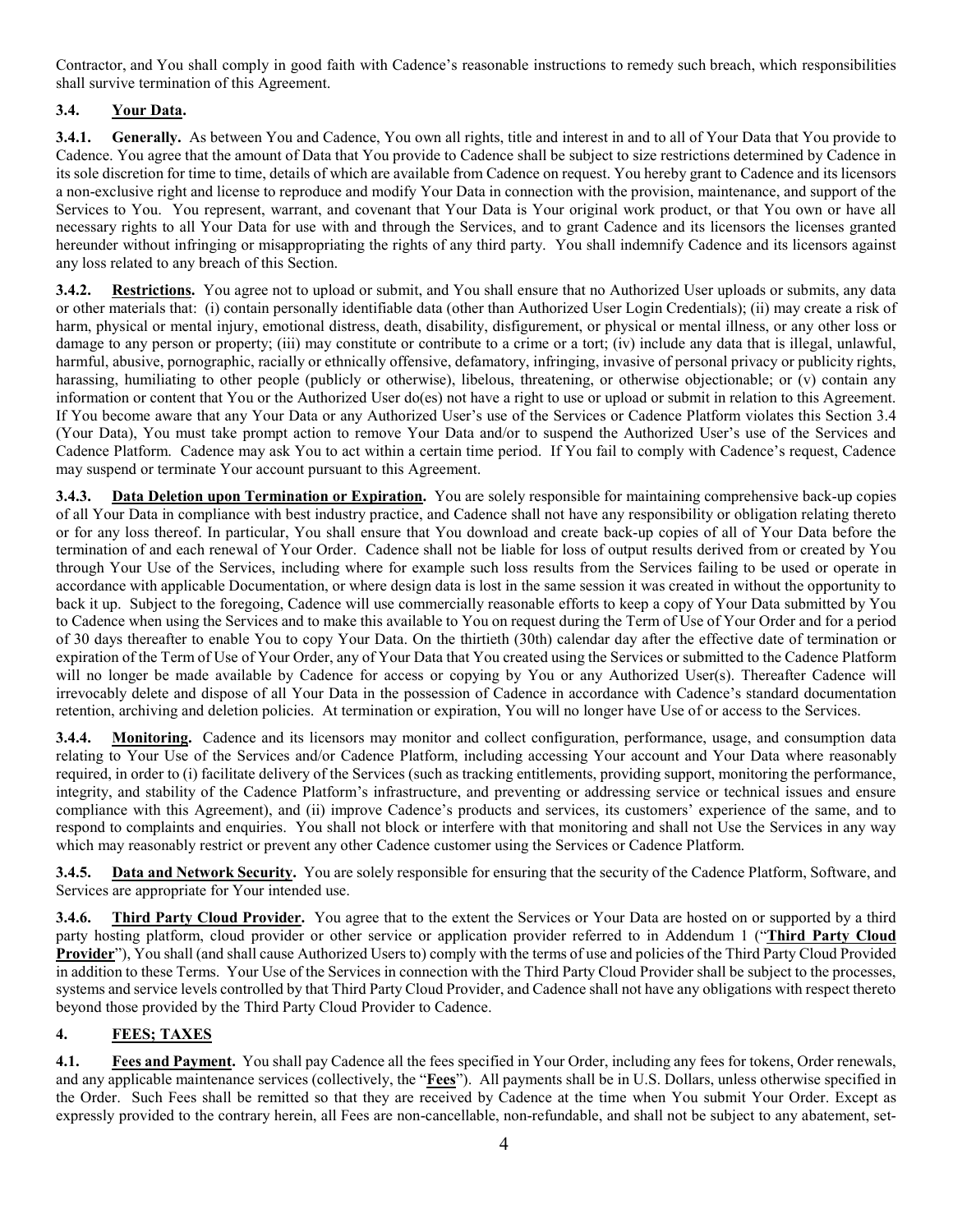off, claim, counterclaim, adjustment, reduction, or defense for any reason (including in the event of termination of Your Order or Term of Use under Section 5.2 (Termination of an Order) below). Without limiting the foregoing or any other rights or remedies of Cadence (including termination rights), past due amounts (if any) shall be subject to a charge of one and one-half percent  $(1\frac{1}{2}\%)$  per month of the unpaid balance or the maximum rate allowable by law. In addition, You shall pay all reasonable out-of-pocket expenses incurred by Cadence, including counsel fees and costs, in connection with collection thereof.

**4.2. Taxes.** All Fees are net. You shall pay or reimburse all taxes, duties and assessments, if any due, based on or measured by amounts payable to Cadence in any transaction between You and Cadence under this Agreement (excluding taxes based on Cadence's net income) together with any interest or penalties assessed thereon, or furnish Cadence with evidence acceptable to the taxing authority to sustain an exemption therefrom (collectively, "**Taxes**").

**4.3. Records.** You shall keep full, clear and accurate records to confirm Your and Your Authorized Users' Use of the Cadence Platform, Services, and Software hereunder, including maintaining a record of all Authorized Users including Authorized Contractors hereunder. Cadence shall have the right to request and You shall promptly supply a copy of such records at Cadence's request to confirm Your compliance with Your obligations hereunder.

# **5. TERM; TERMINATION; SUSPENSION**

**5.1. Term.** Unless otherwise set forth in an Order, Your Use of the Services shall be for the Term of Use as described in this Agreement, unless terminated as provided in Section 5.2 (Termination of an Order) below.

**5.2. Termination of an Order.** Any Order hereunder may be terminated by Cadence: (i) if You fail to pay when due, all or any portion of any amounts payable under such Order; (ii) immediately if You become insolvent or make an assignment for the benefit of creditors, or a trustee or receiver is appointed for You or for a substantial part of Your assets, or bankruptcy, reorganization or insolvency proceedings are instituted by or against You; or (iii) if You breach any other material provision of this Agreement and such failure is not cured within seven (7) days after receipt of written notice if such breach is curable or immediately upon notice if such breach is not curable. In addition, without limiting any other rights or remedies available to Cadence (including termination rights), in the event You fail to pay any Fees due under an Order, Cadence may accelerate all remaining Fees under such Order, together with any applicable Taxes, to become immediately due and payable by You to Cadence and withhold access to any Services and Support Services until You pay such past due amounts in full.

**5.3. Effect of Termination.** Expiration or termination of an Order or this Agreement shall simultaneously terminate all rights granted pursuant to Section 3.1 (Grant) and Cadence's obligations with respect thereto. Within thirty (30) days after such expiration or termination, and without limiting any other rights or remedies of Cadence, You shall make prompt payment in full to Cadence for all amounts then due plus the unpaid balance of the remaining license Fees set forth in the Order, together with any applicable Taxes, which shall accelerate and become immediately due and payable by You to Cadence. In addition, each party's rights and remedies with respect to any breach by the other party shall survive. Part II, Sections 3.2 (Limitations), 3.3 (Restrictions), 3.4 (Your Data), 4 (Fees; Taxes), 5.3 (Effect of Termination), 10 (Warranty and Disclaimer), 11 (Limitation of Liability), and 12 (General Provisions) shall survive expiration or termination of this Agreement.

**5.4. Suspension.** Cadence may, in its discretion, suspend Your Use of the Services at any time if, for example: (i) Cadence has reason to believe You are in breach of the Terms or that any information You have provided when subscribing for the Services is inaccurate or incorrect; (ii) Your use of the Services poses a security risk; or (iii) suspension is required pursuant to a subpoena, court order, or other legal requirement. Cadence will provide You with written notice prior to suspending Your use of the Services if permitted by law or unless Cadence reasonably determines that providing notice presents a risk of harm to the Cadence Platform, to other users of the Services or Cadence Platform, or to any person or property, in which case Cadence will notify You as soon as feasible or permitted. Cadence will promptly reinstate Your access to the Services once Cadence has determined that the issue causing the suspension has been resolved. Cadence shall have no liability whatsoever to You for any such suspension. Cadence may terminate Your Order in accordance with these Terms upon written notice to You if You fail to resolve the underlying cause resulting in a suspension when requested to do so.

## **6. ORDERING**

**6.1.** You may submit a purchase order for Services using Your standard purchase order forms solely for invoicing or administrative purposes. Such purchase order forms shall: (i) conform to and cite this Agreement (including the Order, Cadence Order confirmation and these Terms); (ii) describe the Services ordered (using Cadence's product numbers and nomenclature); (iii) identify the quantity, Fees, and addresses consistent with the Order; and (iv) include such other data as Cadence may reasonably require.

**6.2.** This Agreement shall govern all Orders and any such purchase orders, regardless of whether Your purchase order was received by Cadence directly or through an authorized Cadence reseller. Other than the Order, any terms and conditions contained or incorporated by reference in purchase orders, acknowledgments, invoices, policies, confirmations or other business forms of either party which add to or differ from the terms and conditions of this Agreement are rejected and shall be of no force or effect whatsoever with respect to the transaction, and either party's failure to object thereto shall not be deemed a waiver of such party's rights hereunder.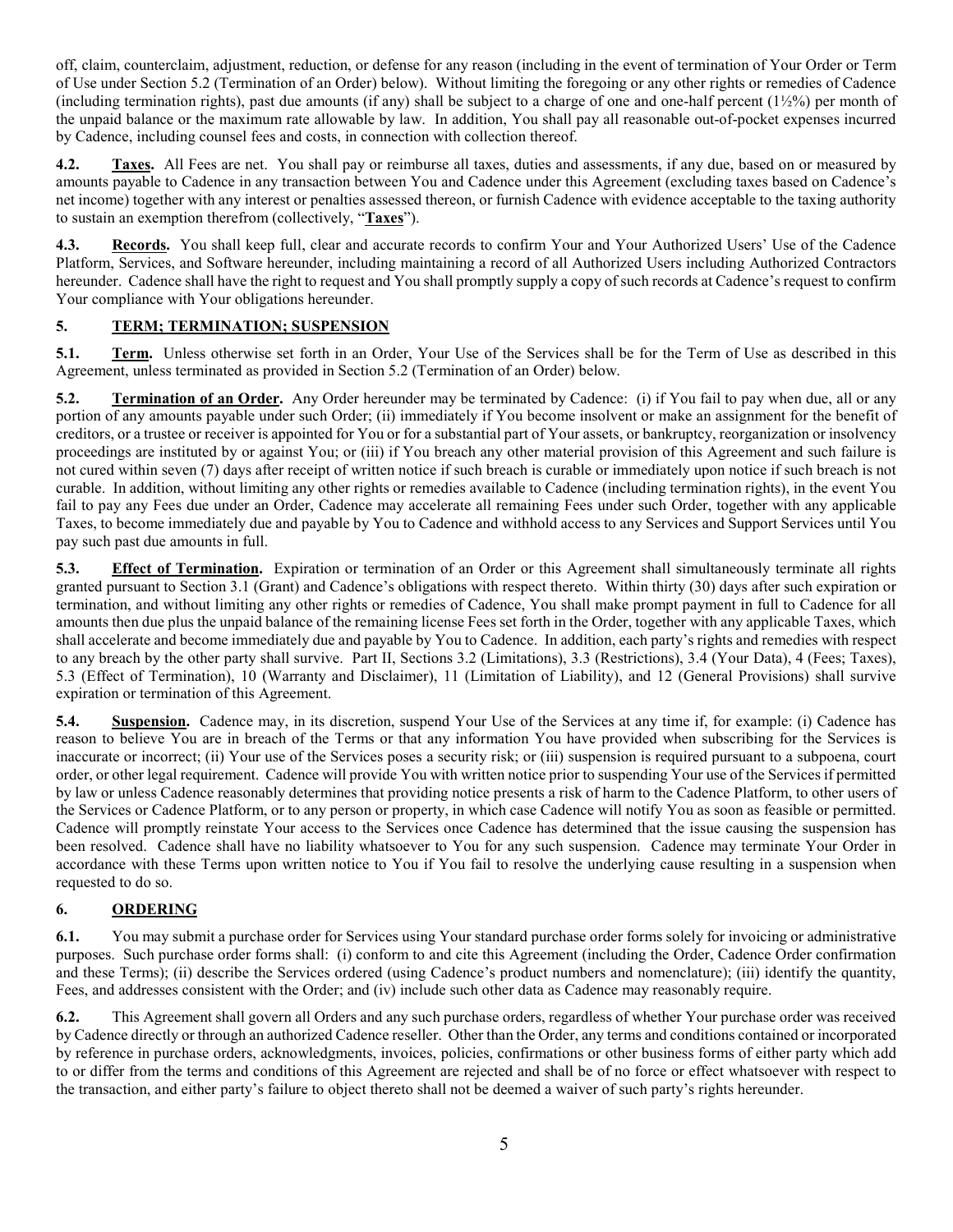## **7. SERVICES ACCESS; SETUP**

**7.1. Access.** All access to Services and applicable Cadence Platform functionalities, shall be provided to You in online electronic format only and as specified in the Order. Subject to payment of applicable Fees, You will receive an email with instructions to identify and register Your Authorized User on the Cadence Platform.

**7.1.1. Setup.** Cadence will be responsible for determining the configuration of the Services and Cadence Platform. You are responsible for any use of the Services that occurs under Your Login Credentials and for each Authorized User's compliance with the Agreement. If You become aware of any user's violation of the Terms, You must promptly terminate that user's access to and use of the Services. If You believe Your account has been compromised, including any unauthorized access to or use of the Services, or Cadence Platform, or disclosure of any account information, passwords, user names, or Login Credentials, You must immediately notify Cadence.

## **7.1.2. Services Availability**.

Cadence will provide a Services Availability of 95%. For the purposes of this Section, "**Services Availability**" means the amount of time in a month when the Services are Available, and is calculated as follows:

Services Availability = (Best Case Scenario – Downtime) / Best Case Scenario \* 100

Best Case Scenario = Number of minutes during the month minus Downtime Exclusions.

Downtime = Number of minutes during the month when the Services are not Available.

"**Available**" means You have the ability to access and Use the Services via the Cadence Platform. If Services Availability falls below 95%, Cadence will issue a credit to You in accordance with this Section (a "**Service Credit**") according to the method of calculation set forth below. Cadence will maintain measurement tools for the determination of compliance with the above-mentioned Services Availability, and Cadence's measurements shall be the sole basis for determining compliance with the Services Availability set forth herein. Service Credits are the sole and exclusive remedy for any claims related to Services Availability under this Agreement. Service Credit(s) will only be calculated against and shall not exceed the value of the monthly fee associated with the applicable Service for that month. For validated claims for Downtime, a Service Credit shall be calculated and made available by Cadence corresponding to the applicable Downtime as determined by Cadence. "**Downtime Exclusions**" means Downtime caused by: (i) hardware, software or services not provided by Cadence; (ii) scheduled or emergency maintenance of Services or Software; (iii) Your use of Services not in accordance with Documentation or instruction by Cadence; (iv) failures due to modifications of the Services or Software not performed by Cadence; (v) use of Services during evaluation period or any unpaid use of Services by You; (vi) acts or omissions of You or Your Authorized Users, employees, agents, contractors, or vendors, or anyone gaining access to Cadence's Service by means of You or Your Authorized Users' accounts, Login Credentials or equipment; or (vii) factors outside of Cadence's reasonable control.

# **8. SUPPORT**

**8.1. Generally.** Subject to this Agreement, and Your timely payment of applicable Fees, Cadence agrees to use commercially reasonable efforts to perform, or have provided, during the Term of Use for the applicable Order, the following support with respect to the Services, subject to Your compliance with Your support responsibilities described below.

## **8.2. Support Services.**

**8.2.1. Technical Support; Access.** Cadence will use commercially reasonable efforts to make internet-based technical assistance materials relating to the Services You have ordered available to You as further described below. Such assistance shall be made available through the Cadence online support portal made available for the Services. During the applicable Term of Use, and subject to Your compliance with these Terms, Your access to the Cadence online support portal shall be permitted seven (7) days a week, twenty-four (24) hours a day, except as required for performance of maintenance or issue-resolution by Cadence or Cadence's licensors. Cadence will provide You (through the Cadence online support portal or as otherwise determined by Cadence) with such newsletters and other publications, as Cadence routinely provides or makes accessible to all customers of the Services You have ordered, to furnish information on topics such as technical advisories, known problem and solution summaries, product release notes, application notes, product descriptions, removal of an item from a product line, training class descriptions and schedules, bulletins about user group activity and the like.

**8.2.2. Update(s).** Cadence may incorporate Update(s) to the Services and/or Software available on the Cadence Platform at any time selected by Cadence as which point the earlier version of the Services and/or Software which has been updated shall no longer be available unless otherwise provided by Cadence. Cadence may also provide instructions and/or Documentation that Cadence considers reasonably necessary to assist in a smooth transition for Use of an Update, if required. You acknowledge that Cadence will provide technical support as described above only for the most current version of Software or Documentation which is available for Use as part of Your Services. You acknowledge that this may not be the same as the most current version of Software or Documentation generally made available by Cadence separately from the Services.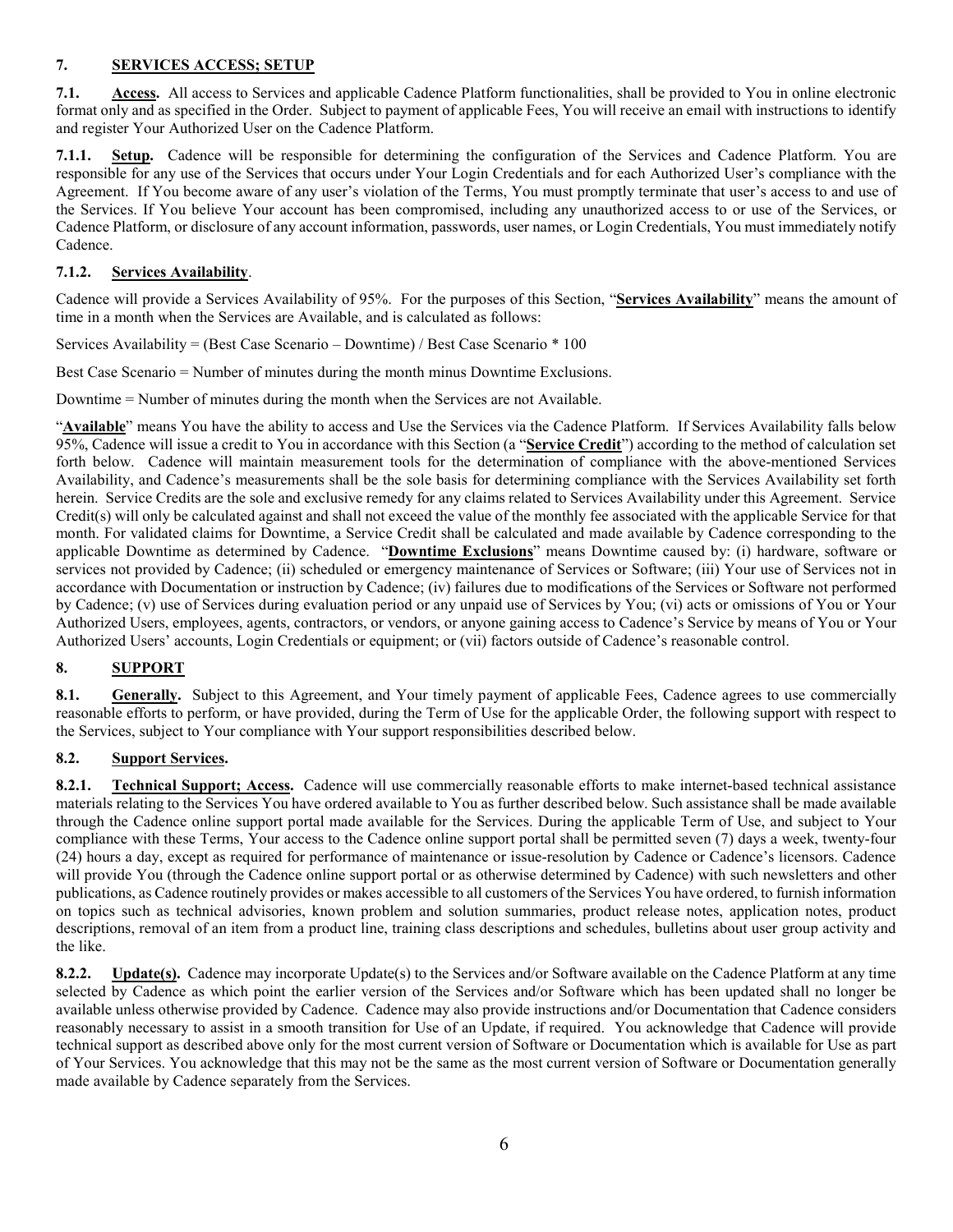**8.2.3. Issue Resolution Assistance**. Unless expressly provided for in an Order, Cadence is not required to provide additional engineering support services, but if it does so such services shall be subject to the following terms: Any such engineering support services shall be available between 9:00 a.m. and 5:00 p.m., local time ("**Prime Shift**"), Monday through Friday, excluding Cadence's holidays. Cadence will acknowledge receipt of Your service request ("**SR**") within four (4) Prime Shift hours. Your SR shall include a detailed description of the nature of the issue, the conditions under which it occurs, and other relevant data sufficient to enable Cadence and/or its applicable licensors to reproduce the reported error in order to verify its existence and diagnose its cause. Upon completion of diagnosis, Cadence and/or its licensors, as applicable, will provide You with assistance in accordance with Cadence's standard commercial practices to seek to correct or alleviate the condition reported.

### **8.3. Your Support Responsibilities.** You shall:

**8.3.1. Notification.** Notify Cadence promptly through Cadence's electronic problem reporting software where made available by Cadence online. If You do not receive Cadence's acknowledgment of its receipt of such report within four (4) Prime Shift hours after making such report, You shall promptly re-transmit such report.

**8.3.2. Assistance.** Provide Cadence and/or Cadence's applicable licensors with reasonable assistance related to support services as requested and ensure that Your employee with appropriate skills is available to assist Cadence. Further, if Cadence or its licensors reasonably believe a problem with the Services, and/or Cadence Platform may be attributable to Your and/or Your Authorized Users' use, You must cooperate with Cadence or the applicable licensor to identify the source of the problem and resolve the problem.

**8.3.3. Test Time.** Provide sufficient support to allow Cadence or its licensors to duplicate an error and verify if it is due to Services and/or Cadence Platform, and when corrections are complete, acknowledge that the error has been resolved. If requested by Cadence, You shall provide to Cadence and/or Cadence's applicable licensors, access to such of Your systems, virtual machine and other cloud instance data as necessary to enable Cadence to analyze and resolve any problem notified by You to Cadence.

**8.3.4. Standard of Care.** Provide the same standard of care (but no less than reasonable care) when using the Services that You apply to Your own products, data or services of like value to Your business.

**8.3.5. Support.** Promptly inform Cadence in writing if You develop interfaces to any Cadence Software, Documentation and Services to which You have access under this Agreement and provide such information as Cadence determines necessary to properly maintain or operate the Services on the Cadence Platform.

**8.3.6. Data Necessary.** Provide sufficient data to enable Cadence or its licensors to replicate a reported error.

**8.4. Additional Services.** If Cadence, or an applicable Cadence licensor, agrees to perform services requested by You which are not included as part of this Agreement, such services shall be billed to You at prices and terms to be mutually agreed by the parties.

**8.5. Excluded Services.** Without limiting the above conditions, services in connection with or resulting from the following are excluded from this Agreement:

(i) abuse, misuse, accident or neglect;

(ii) repairs, alterations, and/or modifications (including attempted repairs, alterations, and/or modifications) to the Software or Services that are performed by a party other than Cadence or its agents;

(iii) maintenance, malfunction, or modification of Your operating systems or defects in Your own or third party systems or the internet that restrict You from accessing the Services or Cadence Platform;

(iv) Use of other than the most current release of the Services or Software as specified in Part II, Section 8.2.2 above; or

(v) Your failure to properly maintain the configuration environment (i.e., memory/disk capacity, operating system revision level, prerequisite or co-requisite items, etc.) specified in the Documentation or to maintain adequate backups.

## **9. PROPRIETARY RIGHTS INDEMNITY**

Cadence shall defend at its expense, or at its option reimburse You for reasonable costs of defense of, or settle any legal action brought against You to the extent that such legal action is based on a third party claim that the Services as delivered by Cadence directly infringe a U.S., European Union, U.K. or Japan patent issued as of the Effective Date or infringe any copyright or constitute a misappropriation of any trade secret of any third party. However, such defense and payments are subject to the condition that You give Cadence prompt written notice of such claim, allow Cadence to direct the defense and settlement of the claim, and cooperate with Cadence as necessary for defense and settlement of the claim. Should any Services, or the operation thereof, become or in Cadence's opinion be likely to become, the subject of such claim, Cadence may, at Cadence's option and expense, procure for You the right to continue using the Services, replace or modify the Services so that they become non-infringing, or terminate the license granted hereunder for such Services and refund to You the Fees (less a reasonable charge for the period during which You have had availability of such Services for Use and of the Support Services). Cadence will have no liability for any infringement claim to the extent it: (i) is based on any modifications of the Services or Cadence Platform or any part of them by any party other than by Cadence, with or without Cadence's authorization; (ii) results from Your failure to Use the most recent Updated version of the Services; (iii) is based on the combination or Use of the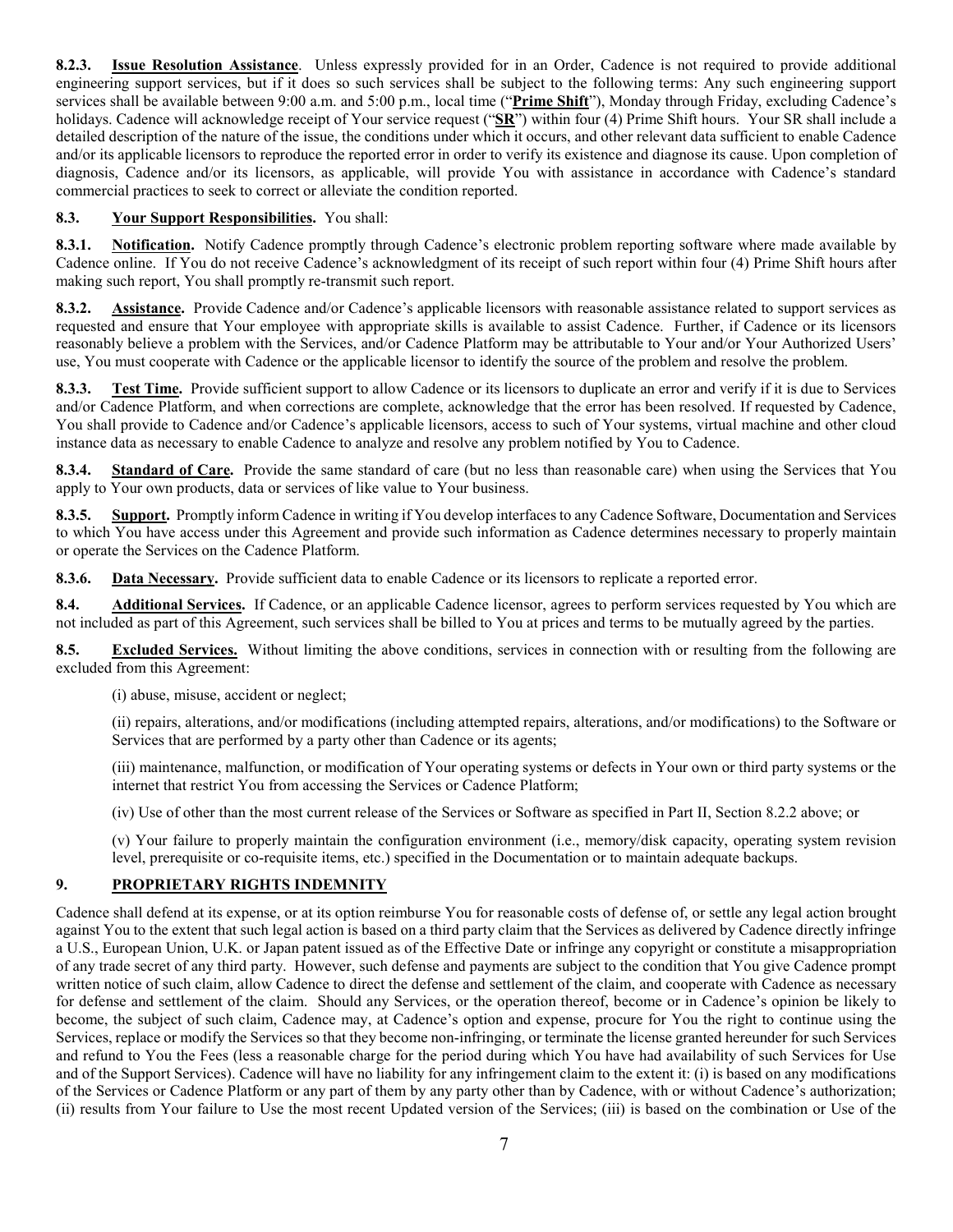Services with any other software, program or device not provided by Cadence if such infringement would not have arisen but for such use or combination; (iv) results from compliance by Cadence with designs, plans or specifications furnished by You or on Your behalf; (v) is based on any products, devices, software or applications designed or developed through Use of the Services; (vi) use of the Services other than in accordance with the Documentation or other than in a manner for which they are licensed to be Used under this Agreement or (vii) following Your receipt of a claim of infringement. THE PROVISIONS OF THIS PART II, SECTION 9 (PROPRIETARY RIGHTS INDEMNITY) STATE CADENCE'S ENTIRE LIABILITY AND YOUR EXCLUSIVE REMEDY FOR PROPRIETARY RIGHTS INFRINGEMENT.

## **10. WARRANTY AND DISCLAIMER**

**10.1** Cadence warrants that the during the Term of Use the Services will be provided subject to the terms hereof substantially in accordance with the applicable Documentation in all material respects when Used in accordance with the Documentation, provided Cadence shall not be liable for any non-conformance failure to provide the Services caused by You or any third party (including any Third Party Cloud Provider referred to in Addendum 1) such as use with, modifications to and combination of the Services with any other software or systems for which they are not authorized to be used by Cadence. In addition, Cadence specifically disclaims any warranty as to the accuracy of any report, data or other material or other technology, data, specifications, or designs resulting from Your Use of the Services or any third party's materials. You shall be solely responsible for, and Cadence excludes all liability for all loss or damage arising from fraudulent or unauthorized Use of the Services or Cadence Platform by an Authorized User or any third party. Cadence does not warrant that Services will meet Your requirements or that Use of the Services or Cadence Platform will be uninterrupted or error free. The Services may assist You with Your design analysis but You shall be responsible for undertaking other appropriate product testing and analysis before production in accordance with best industry standards.

**EXCEPT AS EXPRESSLY SET FORTH ABOVE IN THIS SECTION 10.1, ALL SERVICES ARE PROVIDED "AS-IS" AND CADENCE, ITS LICENSORS, THIRD PARTY CLOUD PLATFORM PROVIDERS, AND ITS AUTHORIZED RESELLERS (I) MAKE NO WARRANTIES TO YOU WITH RESPECT TO THE SERVICES, CADENCE PLATFORM, OR ANY SOFTWARE, SERVICE, ADVICE, OR ASSISTANCE FURNISHED OR ACCESSIBLE HEREUNDER, AND (II) EXPRESSLY DISCLAIM ALL WARRANTIES OF ANY KIND, WHETHER WRITTEN, ORAL, EXPRESS, IMPLIED OR STATUTORY, INCLUDING WARRANTIES OF MERCHANTABILITY OR FITNESS FOR A PARTICULAR PURPOSE, NON-INFRINGEMENT, OR ARISING FROM COURSE OF DEALING OR USAGE IN TRADE. THE CADENCE PLATFORM, SERVICES, AND SOFTWARE ARE NOT INTENDED FOR THE DESIGN OF PRODUCTS FOR, OR USE IN HAZARDOUS OR CRITICAL ENVIRONMENTS OR IN ACTIVITIES REQUIRING EMERGENCY OR FAIL-SAFE OPERATION, SUCH AS THE OPERATION OF NUCLEAR FACILITIES, AIRCRAFT NAVIGATION, OR COMMUNICATION SYSTEMS, MILITARY OR MILITARY-INTELLIGENCE USE OR IN ANY OTHER APPLICATIONS OR ACTIVITIES IN WHICH FAILURE OF THE PRODUCTS MAY POSE THE RISK OF ENVIRONMENTAL HARM OR PHYSICAL INJURY OR DEATH TO HUMANS ("DANGEROUS APPLICATIONS"). CADENCE SPECIFICALLY DISCLAIMS ANY EXPRESS OR IMPLIED WARRANTY OF FITNESS FOR ANY DANGEROUS APPLICATION AND ANY SUCH USE SHALL BE AT YOUR SOLE RISK. TO THE EXTENT YOU OR ANY OF YOUR AUTHORIZED USERS USE THE LICENSED MATERIALS FOR ANY DANGEROUS APPLICATIONS, SUCH USE SHALL BE AT YOUR SOLE RISK. YOU SHALL BE SOLELY RESPONSIBLE FOR YOUR AND YOUR AUTHORIZED USERS' DESIGN CHOICES AND USING APPROPRIATE SAFEGUARDS TO PROTECT AGAINST POTENTIALLY DANGEROUS CONSEQUENCES OF ANY DANGEROUS APPLICATIONS AND SHALL INDEMNIFY CADENCE AGAINST ANY LOSS, INCLUDING ATTORNEY'S FEES, ARISING OUT OF OR RELATING TO ANY SUCH DANGEROUS APPLICATIONS.**

**10.2**. In order to receive warranty remedies, any deficiencies in the Services resulting in breach of the warranty set forth in Section 10.1 must be reported to Cadence in writing as soon as reasonably possible, which in no event shall exceed ninety (90) days after the end of the Term of Use of the applicable Order. Unauthorized modification of the Services shall cause immediate termination of any applicable warranty as established above. Your sole and exclusive remedy for breach of any warranty under this Section 10 shall be to have the deficiencies remedied or to receive a refund of the pro rata amount of the Fees allocable to such Services or, where applicable, a Service Credit in accordance with Section 7.1.2, at Cadence's option.

## **11. LIMITATION OF LIABILITY**

**11.1.** CADENCE, ITS LICENSORS, THIRD PARTY CLOUD PROVIDERS, AND ITS AUTHORIZED RESELLERS SHALL NOT BE LIABLE FOR COSTS OF SUBSTITUTES OR LOSS OF PROFITS, INTERRUPTION OF BUSINESS, OR ANY SPECIAL, EXEMPLARY, INDIRECT, INCIDENTAL, PUNITIVE OR CONSEQUENTIAL DAMAGES, OF ANY KIND OR NATURE WHATSOEVER ARISING OUT OF OR RELATING TO THIS AGREEMENT, HOWEVER CAUSED, WHETHER BASED ON BREACH OF WARRANTY, CONTRACT, TORT (INCLUDING NEGLIGENCE), STRICT LIABILITY OR OTHERWISE.

**11.2.** CADENCE'S, ITS LICENSORS, THIRD PARTY CLOUD PROVIDERS AND AUTHORIZED RESELLERS' CUMULATIVE AGGREGATE LIABILITY ARISING OUT OF OR RELATED TO THIS AGREEMENT (OR PERFORMANCE OR BREACH THEREOF) OR THE SERVICES (INCLUDING ALL COSTS, DAMAGES AND LIABILITIES INCURRED UNDER PART II, SECTION 10 (PROPRIETARY RIGHTS INDEMNITY)) SHALL BE LIMITED TO AND NOT EXCEED THE AMOUNT OF FEES ACTUALLY RECEIVED BY CADENCE FROM YOU FOR THE SERVICES WHICH ARE THE SUBJECT OF THE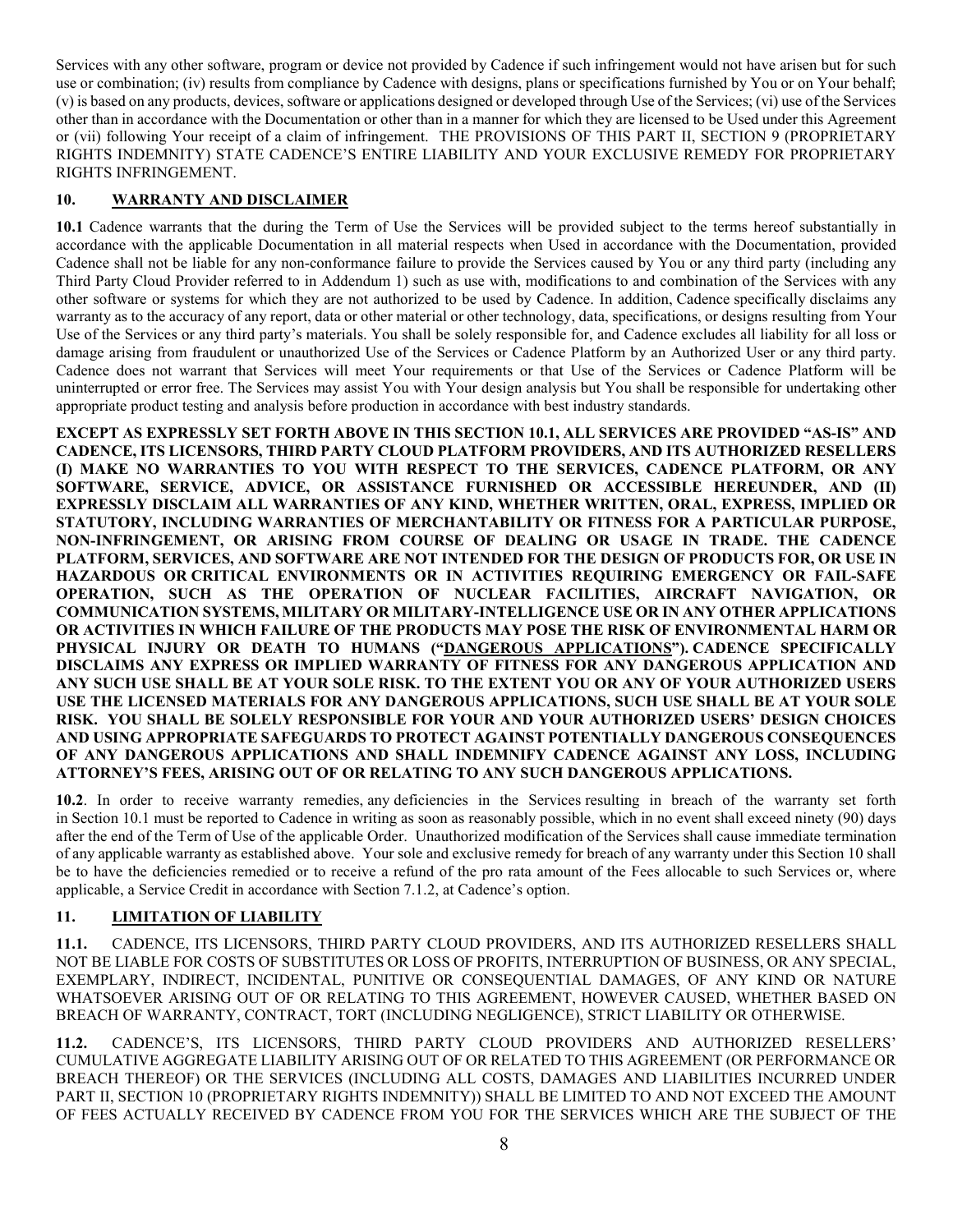#### CLAIM UNDER YOUR MOST RECENT ORDER.

**11.3.** The above limitations shall apply (i) notwithstanding failure of essential purpose of any exclusive or limited remedy, and (ii) whether or not Cadence has been advised of the possibility of such damages. This Part II, Section 11 (Limitation of Liability) allocates the risks under this Agreement and Cadence's pricing reflects this allocation of risk and the above limitations.

**11.4.** Cadence's licensors, suppliers and authorized resellers shall, with Cadence's prior consent, be entitled to benefit from and enforce the limitations of liability in this Section 11 in the same way as Cadence as a third party beneficiary under this Agreement in respect of any liability such parties may incur as a result of this Agreement.

## **12. GENERAL PROVISIONS**

**12.1. Governing Law and Dispute Resolution.** This Agreement shall be governed by and construed in accordance with the laws of the State of California, excluding conflict of law rules and principles. The United Nations Convention on Contracts for the International Sale of Goods (1980) is specifically excluded and shall not apply. This Agreement is prepared and executed and shall be interpreted in the English language only.

**12.1.1.** Any dispute regarding this Agreement shall be subject to the exclusive jurisdiction of the state courts in and for Santa Clara County, California (or, if there is federal jurisdiction, the United States District Court for the Northern District of California), and the parties hereby irrevocably agree to submit to the personal and exclusive jurisdiction and venue of such courts.

**12.2. Notices.** All notices, demands or consents required or permitted hereunder shall be delivered in writing to the addresses set forth in the applicable Order, and, in the case of Cadence, to the attention of the Chief Legal Officer, or at such other address provided in writing for such purposes.

**12.3. Severability.** If any provision is determined to be invalid or unenforceable, it shall be adjusted rather than voided, if possible, to achieve the intent of the parties. All other provisions shall be deemed valid and enforceable to the maximum extent possible.

**12.4. Force Majeure.** Except for Your payment obligations, neither party shall be liable for any failure or delay in performing any obligation, if failure or delay is due to circumstances beyond its reasonable control.

**12.5. Relationship.** The relationship between the parties is that of independent contractors.

**12.6. Assignment.** You may not delegate, assign or transfer this Agreement or any of Your rights and obligations under this Agreement, and any attempt to do so shall be void. Without limitation of the foregoing, an assignment, delegation or transfer shall include a sale of all or substantially all Your assets, a merger, a re-organization, share exchange, consolidation or change in control of fifty percent (50%) or more of Your beneficial ownership of equity interest or voting power or that of any entity that directly or indirectly controls You (a "**Change in Control**"). No transfer, delegation or assignment (including an assignment by operation of law) of this Agreement may be made without the prior written consent of Cadence, which may be withheld in Cadence's sole discretion. As used in this Agreement, assignment shall not include, and no consent shall be required solely by reason of: (i) You raising additional capital through sale of equity (either privately or through a public offering) or debt instruments, provided that the additional equity and debt instruments issued do not result in a Change in Control; (ii) You changing Your state of incorporation without change in equity structure or voting power; or (iii) You reorganizing Your corporate structure without a change in Your equity structure or voting power; provided, however, that any reorganization that would result in the rights hereunder being transferred or the Services being Used by an entity that is not controlled by You shall require Cadence's prior written consent. Cadence may delegate its obligations to its Affiliates or contractors, provided that Cadence remains liable for its obligations hereunder.

**12.7. Export and Sanctions Laws and Regulations.** Each party shall comply with all applicable export control and sanctions laws, including the U.S. Export Administration Regulations ("**EAR**") and laws administered by the U.S. Treasury Department's Office of Foreign Assets Control ("**OFAC**"), in connection with any activity involving the Services, including any use, export, reexport, or transfer (in-country) of the Services (including any Software or Documentation made available under the Services). You shall not provide Cadence with any technical information related the Services, Your Data, or Your Use of the Services, that would require governmental authorization to export from the U.S. without Cadence's prior written consent (including information subject to EAR for control reasons other than anti-terrorism, or to the Wassenaar Arrangement Lists of Dual Use Goods and Technologies and Munitions Lists).You agree and certify that neither You nor any Authorized User or Authorized Contractor is a Sanctioned Person. "**Sanctioned Person**" means any person that is (i) the target of any economic or trade restrictions administered or enforced by the United States (including, OFAC, the U.S. Department of State, and the U.S. Department of Commerce's Bureau of Industry & Security (BIS)), the United Nations, and the European Union), (ii) located, organized or ordinarily resident in Iran, North Korea, Syria, Cuba, or Crimea, or (iii) owned or controlled by a person described in subcategory (i) or (ii), as a result of which such owned or controlled person is subject to the same prohibitions or restrictions as the person described in subcategory (i) or (ii). You agree and certify that neither You, nor any Authorized User or Authorized Contractor, is a military end user/military-intelligence end user in China, Russia or Venezuela, and that You, Your Authorized User and/or Authorized Contractor shall not use the Services, Software packages or Documentation for a military end use/military-intelligence end use in these countries. You, Your Authorized User and/or Authorized Contractor shall not sell, export, reexport, transfer, or divert the Services, Software or Documentation to a military end user/militaryintelligence end user in Russia, China, or Venezuela or for military end use/military-intelligence end use anywhere in the world. To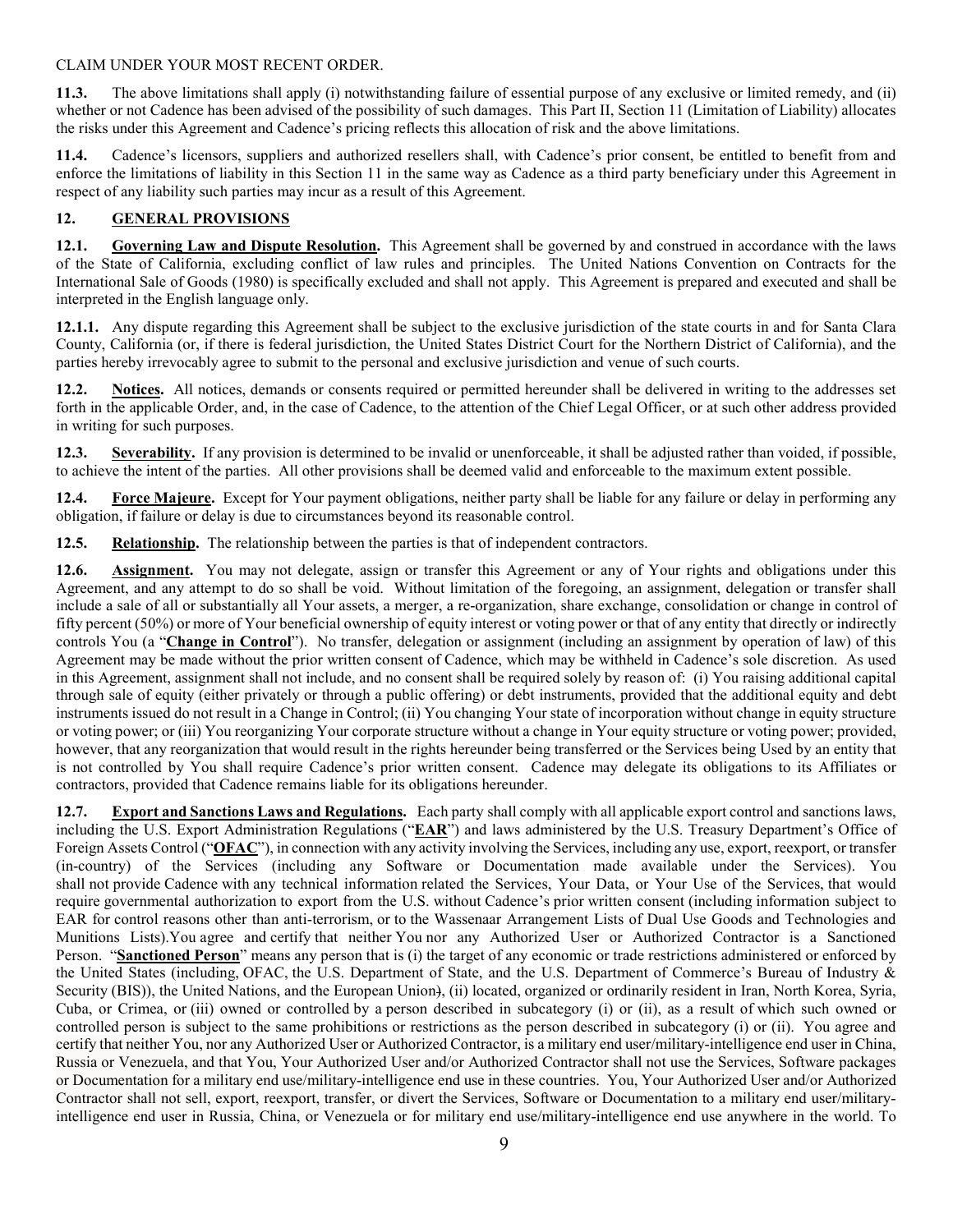certify compliance with any and all the foregoing, You shall execute and deliver to Cadence such "certificates of assurance" and/or "end-user certifications" as may be reasonably requested by Cadence. You shall be strictly responsible for ensuring that You, Your employees, and any Authorized Users or Authorized Contractors fully comply with the requirements of this Part II, Section 12.7 (Export and Sanctions Laws and Regulations). Any breach of this Section 12.7 (Export and Sanctions Laws and Regulations) shall be deemed a material breach.

**12.8. Confidentiality.** You shall not disclose to any third party or use for any purpose (except as expressly authorized hereunder): (i) the Cadence Platform, Services, Software or Documentation, (ii) information and materials made available by Cadence in connection with Services or Support Services, including any information relating to Cadence's Affiliates' or resellers', or technology suppliers' technology, customers, pricing, billing or business plans, (iii) the terms and conditions of Your Order, or (iv) any other information disclosed by Cadence or its Affiliates marked or otherwise designated as "confidential" or "proprietary" or is clearly by its nature confidential ("**Confidential Information**"). You may only disclose Confidential Information to Authorized Users explicitly permitted to access the Services hereunder on a strict need-to-know basis and only to the minimum extent necessary for the purpose permitted hereunder. You shall use at least the same degree of care that You use to protect Your own confidential information of like kind, but not less than reasonable care, to protect Cadence's Confidential Information. However, Confidential Information shall not include information that: (a) is or becomes part of the public domain through no fault of Your own; (b) was in Your lawful possession without obligation of confidentiality prior to receipt from Cadence; (c) is provided to You without confidentiality obligations from a source independent of Cadence in lawful possession and authorized to disclose it without confidentiality obligations; or (d) is independently developed by You without use of or access to Confidential Information.

**12.8.1. Exception.** The foregoing prohibitions on disclosure of Confidential Information shall not apply to the extent certain Confidential Information is required to be disclosed as a matter of law or by court order or other legal process, provided that You use reasonable efforts to provide Cadence with prior notice of such obligation to disclose and reasonably assists Cadence in obtaining a protective order or in otherwise limiting such disclosure.

**12.9. Personal Data.** Any personal data provided to Cadence by You or others pursuant to an Order, shall be used by Cadence in accordance with Cadence's Privacy Policy available at [www.cadence.com.](http://www.cadence.com/) You will only provide personal data for which You have the legal and contractual rights to provide to Cadence for such purposes. You shall ensure that Your employees and representatives are aware of the personal data processing terms described in such policy.

**12.10 Entire Agreement.** This Agreement is the complete and exclusive agreement between the parties relating to the subject matter hereof and supersede all other communications between the parties relating thereto. This Agreement supersedes all other terms and conditions (other than the Order) contained in any purchase order or other business form submitted hereafter by either party for this transaction and any inconsistent terms. Only a written instrument duly executed by both parties referencing this Section may modify this Agreement. For the avoidance of doubt any fee arrangements, discounts or other terms and conditions (including paper and "clickthrough" agreements) You may have agreed with Cadence or its Affiliates for the provision of products and services shall not apply in respect of Orders for Services concluded using the Cadence Platform.

**12.11. Waiver.** Failure by either party to enforce at any time any provision of this Agreement, or to exercise any election of options provided herein shall not constitute a waiver of such provision or option, nor affect the validity of this Agreement or any part thereof, or the right of the waiving party to thereafter enforce each and every such provision.

**12.12. Construction.** Each party has had the opportunity to review this Agreement with legal counsel, and there shall be no presumption that ambiguities shall be construed or interpreted against the drafter. The words "include" and "including" and variations shall not be deemed to be terms of limitation, but rather shall be deemed to be followed by the words "without limitation."

**12.13. Counterparts.** The parties may execute this Agreement in multiple counterparts, each of which constitutes an original, and all of which, collectively, constitute only one agreement. This Agreement is effective upon delivery of one executed counterpart from each party to other parties, including by facsimile or other electronic form.

**12.14. Injunctive Relief.** You acknowledge that breach may cause irreparable harm to Cadence for which money damages would be inadequate. Notwithstanding Section 12.1 (Governing Law and Dispute Resolution) or anything else to the contrary, Cadence shall be entitled to obtain timely injunctive relief in any court of competent jurisdiction without the necessity of posting bonds, in addition to any and all remedies available at law.

**12.15. U.S. Government Contracting.** Except as expressly permitted hereunder, You shall not permit the Services to be provided to any third party, including the U.S. Government, without prior written authorization by Cadence. The Services include access to "Commercial Items," specifically commercial "technical data," "commercial computer software," and "commercial computer software documentation" as those terms are defined in Federal Acquisition Regulation ("**FAR**") 2.101 or U.S. Department of Defense FAR Supplement ("DFARS") 252.227-7013, as appropriate. If the Services are Used by (or if You are authorized by Cadence to Use on behalf of): (i) a civilian agency, the U.S. Government Uses the Services subject to this Cadence commercial license agreement as specified in FAR 12.212 (Computer Software), FAR 12.211 (Technical Data), and FAR 52.227-19 (Commercial Computer Software License), as applicable, and any successor regulations; or (ii) an agency within the Department of Defense ("**DOD**"), the U.S.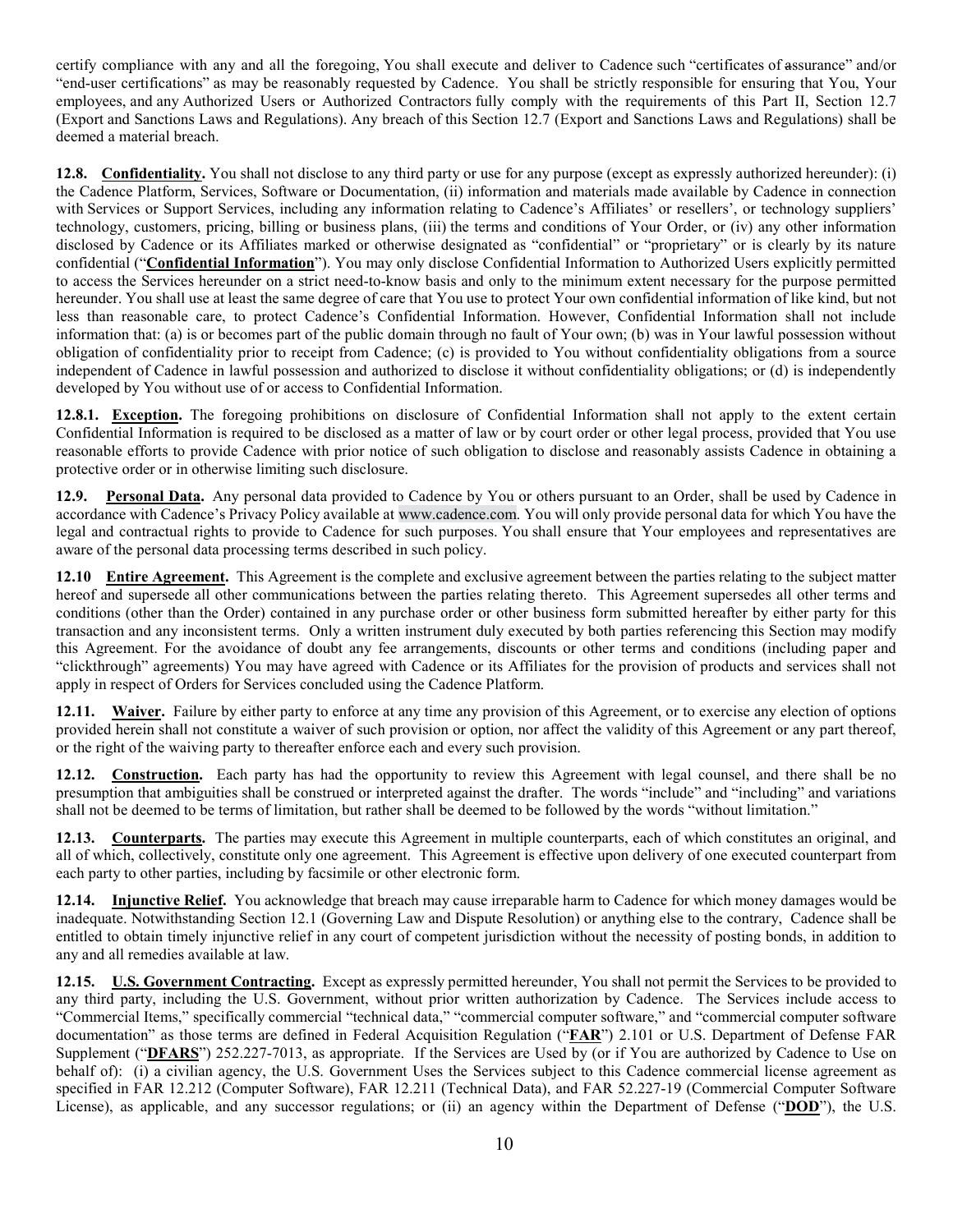Government Uses Cadence Services subject to this Cadence commercial license agreement as specified in the DFARS 252.227-7015 (Technical Data-Commercial Items), DFARS 227-7102.2 (Rights in technical data), and DFARS 227.7202-3 (Rights in Commercial Computer Software and Commercial Computer Software Documentation), as applicable, and any successor regulations. All Orders, Cadence offers and Your or U.S. Government (if applicable) use, modification, reproduction release, performance, display, or disclosure of the Services shall be solely subject to and in accordance with these terms, and the terms of this Agreement supersede and are in lieu of any FAR, DFARS, or supplemental regulations. All Cadence offers are firm fixed price, unless the Order expressly states otherwise. Cadence takes exception to any additional or conflicting terms beyond what is expressly referenced in the Agreement. Cadence's DUNS Number is 10-4068-093, its NAICS Code is 518210, its CAGE Code is 0B6F5, and its Business Size is Large (Cadence is not a small or disadvantaged business concern). Cadence's representations and certifications applicable for this Order are available on request from Cadence. If the Order is with the U.S. Government or a prime contractor for a U.S. Government project, then Cadence will agree to the Cadence Commercial Item Subcontractor Status and Exceptions on request from Cadence. If the Order is with a U.S. Government agency and is required to incorporate FAR 52.212-4, then the parties agree that the tailored form of FAR 52.212-4 available on request from Cadence shall apply.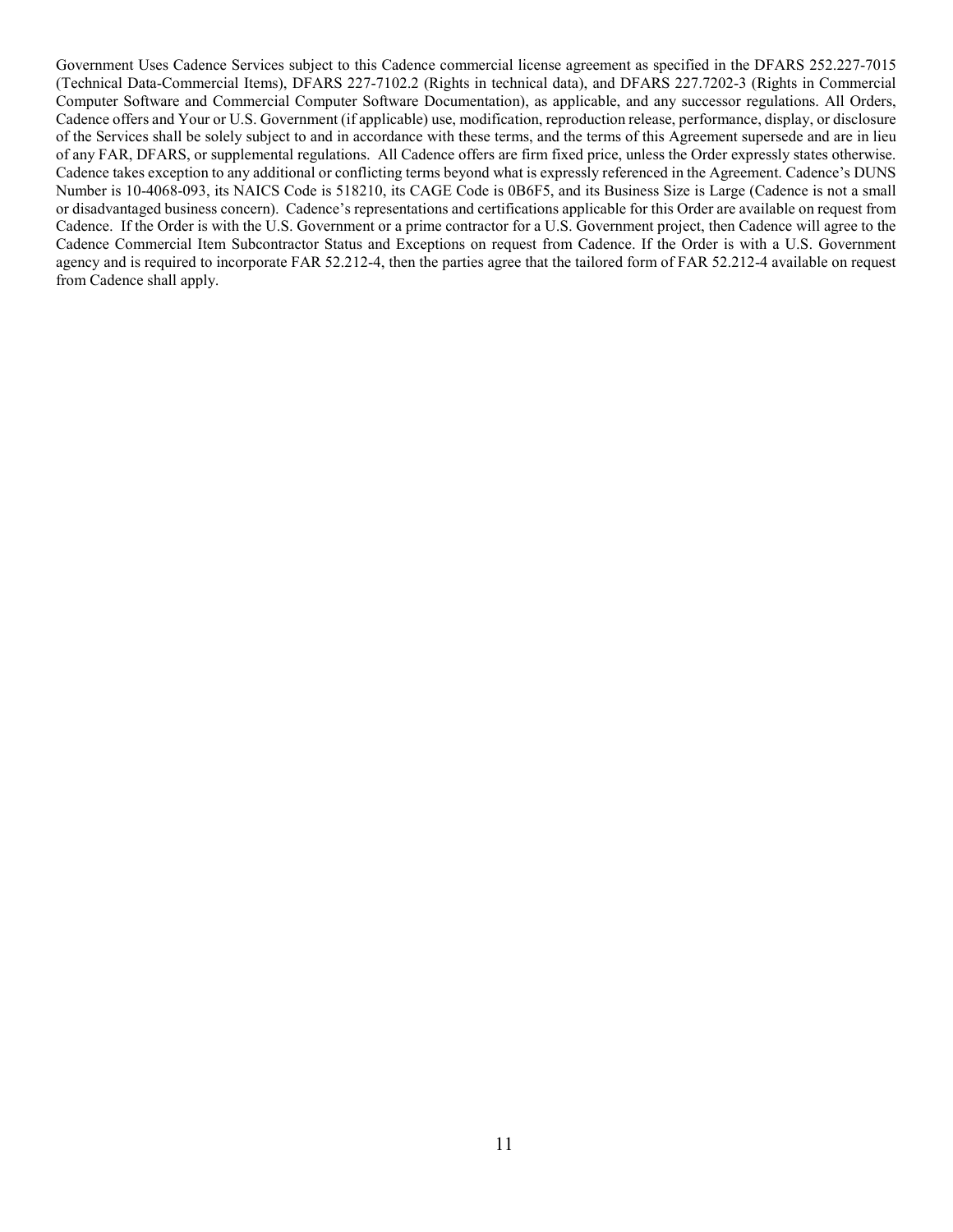# **Addendum 1**

# **Cloud Or Product Specific Terms and Conditions**

This Addendum 1 ("**Addendum 1**") provides supplementary terms to the SAAS Services Terms and Conditions (the "**Terms**").

#### **1. THIRD PARTY CLOUD PROVIDERS**

In accordance with Part II, Section 3.4.6 of the Terms, Your Order may make use of solutions or applications provided by third parties referred to below, which are subject to Service Level Agreements ("SLAs") and other terms referred to below.

#### **Amazon Web Services (AWS)**

AWS provides services listed below to support Cadence's Services. Details of the AWS Service Level Agreements ("SLAs") under which these AWS services are made available at the following website addresses, as may be updated and replaced by AWS from time to time and as agreed with Cadence:

| AppStream SLA          | https://aws.amazon.com/appstream2/sla/           |
|------------------------|--------------------------------------------------|
| <b>API Gateway</b>     | https://aws.amazon.com/api-gateway/sla/          |
| CloudFront             | https://aws.amazon.com/cloudfront/sla/           |
| CloudWatch             | https://aws.amazon.com/cloudwatch/sla/           |
| Compute                | https://aws.amazon.com/compute/sla/              |
| <b>ELB</b>             | https://aws.amazon.com/elasticloadbalancing/sla/ |
| <b>Guard Duty</b>      | https://aws.amazon.com/guardduty/sla/            |
| Route 53               | https://aws.amazon.com/route53/sla/              |
| S <sub>3</sub>         | https://aws.amazon.com/s3/sla/                   |
| <b>VPC NAT Gateway</b> | https://aws.amazon.com/vpc/sla/                  |
| CloudTrail             | https://aws.amazon.com/cloudtrail/sla/           |
| Config                 | https://aws.amazon.com/config/sla/               |
| Lambda                 | https://aws.amazon.com/lambda/sla/               |
| Shield                 | https://aws.amazon.com/shield/sla/               |
| <b>WAF</b>             | https://aws.amazon.com/waf/sla/                  |

You agree and accept that the foregoing services may be unavailable due to third party suspension or termination of relevant services, performance issues caused by factors beyond Cadence's and its suppliers' reasonable control including force majeure, internet access or related problems, third party actions, third party equipment or technology, and failure to follow best practices identified by relevant service suppliers.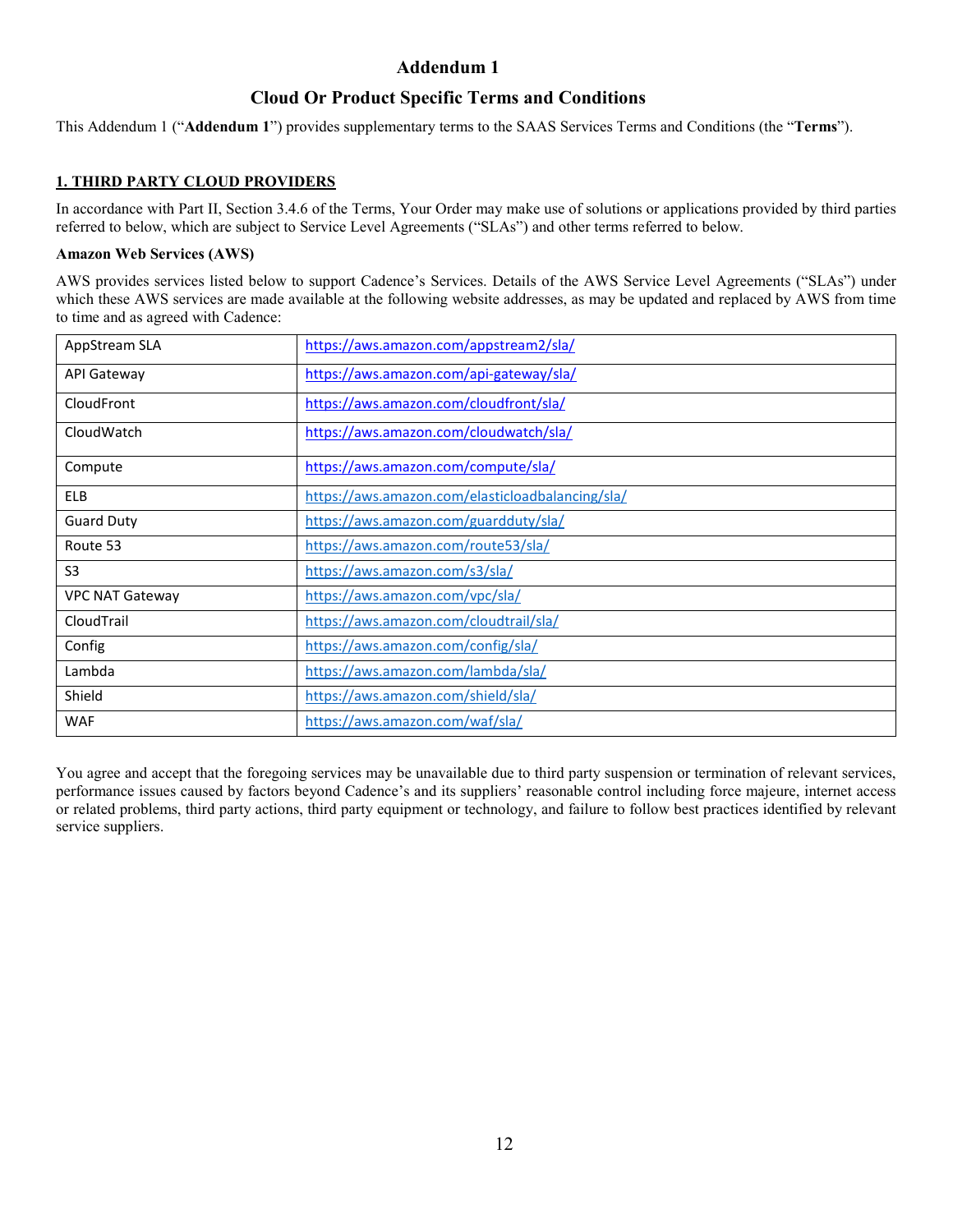# **Addendum 2**

## **Academic Use Terms and Conditions**

Upon submission of an Order referencing these Academic Use Terms and Conditions, the terms and conditions of the Order shall include the SAAS Services Terms and Conditions to which this Addendum 2 is attached (the "**Terms**"), provided such Terms shall be modified as set forth below. To the extent there is a conflict between the terms and conditions of this Addendum and the other Terms of the Order, the terms and conditions of this Addendum shall govern.

- **1.** All references to "entity" shall include an "institution."
- **2.** The following definition shall be added to the Terms:

"**Fundamental Research**" means basic or applied research in science and engineering, where the resulting research (excluding any Cadence Confidential Information) is published and shared broadly within the scientific community. You shall not, and shall ensure Your Authorized Users shall not, disclose any Cadence Confidential Information in connection with creating, performing or publishing Fundamental Research.

**3.** In Part I, Section 1, 1.2(a) of the Terms replace:

"(a) A free trial applies to Your first time Services Order only. The free trial will expire after 30 days or 8 hours usage of the Services, whichever occurs first. Different terms apply for academic users as stated in Addendum 2." by "Your permitted Term of Use under the Addendum 2 Academic Use Terms and Conditions will expire after 6 months or 30 hours usage of the Services, whichever occurs first. To participate Your university must have been approved by Cadence through the University Program Authorization Form".

- **4.** The automatic renewal provisions in Part 1, Section 1 shall not apply.
- **5.** The definition of "Authorized User" in Part II, Section 1 (Definitions) of the Terms shall be deleted in its entirety and replaced with the following:

"**Authorized User**" means Your named employee, student, employee instructor and employee researcher who is authorized by You to Use the Services, and who has been supplied Login Credentials by You (or by Cadence at Your request). Not more than one Authorized User may use any Login Credentials at any one time.

**6.** The definition of "Use" in Part II, Section 1 (Definitions) of the Terms shall be deleted in its entirety and replaced with the following:

"**Use**" means accessing all or any portion of Software, Design Elements and/or Documentation made available as part of the Services using the Cadence Platform for internally: (i) executing or processing instructions contained in the Software, (ii) using, executing or modifying any of the Design Elements, or (iii) loading data into or displaying, viewing or extracting output results from or otherwise operating any portion of the Software or Design Elements or Documentation using the Services; each solely for the purpose of Your internal non-commercial, nonproduction (a) educational instruction of Your registered full time undergraduate and graduate students and (b) Fundamental Research. Permitted use expressly excludes the sale, export, reexport, transfer, diversion or other use of any Services, Software or Documentation for any military end use/military-intelligence end use anywhere in the world.

**7.** Part II, Section 3.3 (Restrictions) of the Terms shall be deleted in its entirety and replaced with the following:

**3.3. Restrictions.** You shall not let the Services, Software or Cadence Platform be accessed or Used by third parties or anyone other than Your Authorized Users whose duties require such access or Use. You shall ensure that all Authorized Users have been informed of the conditions, restrictions and limitations in these Terms with respect to the Services, Software or Cadence Platform and You shall be responsible to Cadence for the actions or omissions of such Authorized Users as if they were Your actions or omissions. You shall notify Cadence of any breach of this Agreement by Your Authorized Users, and shall comply in good faith with Cadence's reasonable instructions to remedy such breach, which responsibilities shall survive termination of this Agreement. You may not do any benchmarking of the Software, Services, Design Elements or the output of any Software or Services (which means any form of competitive analysis of any part of the Services versus competitive tool products), nor permit any Authorized User or third party to do so. You shall ensure that none of the designs and output generated or validated through the Use of the Services is licensed, sold, assigned or otherwise commercially exploited by You, any Authorized User or any third party, or disclosed or transferred to any third party (except as expressly permitted in this Section 3.3), or used for any other purpose not expressly permitted by the definition of "Use". Notwithstanding the preceding sentence, You may disclose the designs and output generated or validated through Use of the Licensed Materials under the following circumstances: